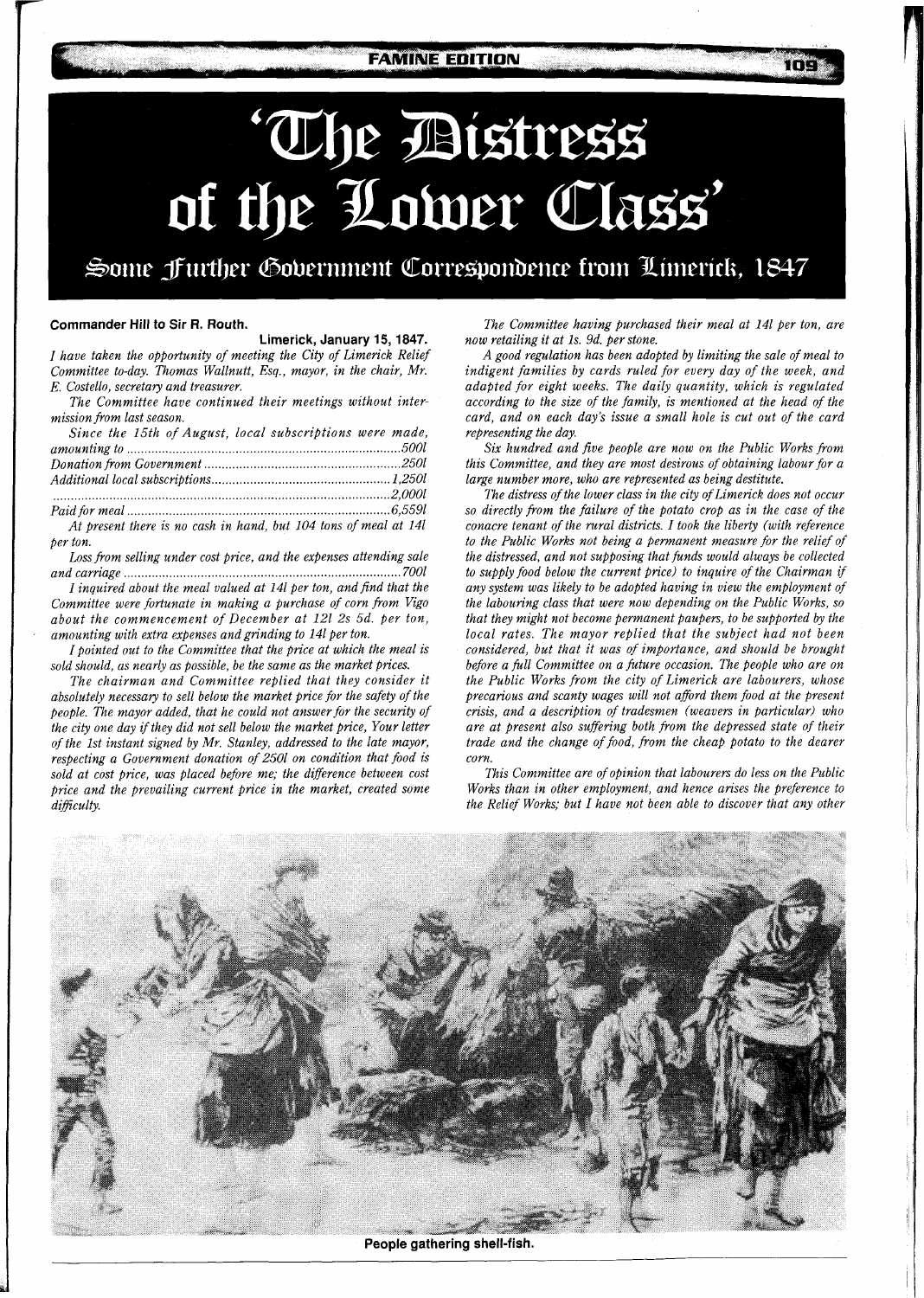THE OLD LIMERICK JOURNAL



**Scene at Skibbereen. Engraving, Illustrated London News, 20 February, 1847.** 

*labour has been offered; at the same time, the cause of neglect in cultivation is attributed to the Public Works.* 

*The formation of a dock is likely to be commenced in the spring, and the corporation intend filling in a portion of the river to build a market, provided they can raise funds; these are the only works that I have heard of, unless an embankment round Queen's Island, which has been commenced by the Woods and Forests, but suspended for the last three months, should be again resumed.* 

*The Committee are now busily engaged in establishing soup kitchens in each of the five parishes of the borough; their local subscriptions for this purpose already amount to 5701, and they have promised me it is their intention to adhere to the Government*  instructions in the sale of the soup, and will apply for a donation *equal to their subscriptions.* 

*This market, in point of quantity, is well supplied with bread stufi, great supplies daily arriving; but Limerick is said to be the highest importing market in Ireland, which the chairman begged particularly to notice.* 

# **Commissary-General Hewetson to Mr. Trevelyan.**

**Limerick, February 2, 1847.**  *I consider the enclosed letter a document of so interesting a character that I do not wish to delay a post to copy it. Ifyou will kindly cause a copy to be made and returned to me, I shall be obliged.* 

### **Enclosure.**

110

**Doctor Gelston to Commissary-General Hewetson. 65, George's Street, Limerick, February, 2,1847.** 

*In reference to our conversation yesterday with respect to the diminution of disease in this locality, I have hurriedly placed in a tangible shape the few following facts, and which are uncontradictab1e:-* 

*In our County Infirmary, a very large hospital containing 120 beds, and also affording vast relief to an immense number of external applicants for medical aid, we find that during former years we were constantly obliged to defer the admission of patients for three and four* 

*months beyond the date of their application at the hospital, by which many cases, at the time easily cured (had they been admitted), were rendered of a chronic, and in some instances, most unmanageable character, and even in a few, death terminated their sufferings before the arrival of the day on which a bed could be rendered vacant for them in this institution. The past six months presents a happy contrast to the above. Every patient whose case can be benefited is now admitted on the day of application, instead of, as formerly, being deferred for months. Indeed we have on an average 20 beds vacant for the last three months; a fact unparalleled for the last seven years. The character of disease has also altered in no small degree, for in former times, when the poor peasant's only food was the watery potatoe, diseases of the digestive functions were of most frequent occurrence, characterised chiefly by irritation of the mucous membrane of the alimentary canal; at present these diseases are, comparatively speaking, rare, and when the people become better accustomed to the use ofgrain, we shall, I hope and expect, have a further diminution of disease. These facts may tend to show one cause of the great fatality of typhus fever in this county, for no more serious complication can occur in this disease than irritation of the alimentary canal; and we should hope, from a like reasoning, that the mortality of fever will become much lessened; and at present our District Fever Hospital is considerably under its average number of patients at this season of the year. I give you a return of the number of cases admitted into the latter institution for the years 1845 and 1846.* 

*Year, 1845, number of patients, 5391; year, 1846, number of patients, 2204.* 

*In the month of Februaty of 1846, there were admitted 165 cases, but in the past month of the present year, the average number admitted did not exceed 64. In the entire of the past year, each month shows a gradual decrease in the number of applications for admission. The number received in January 1846, being 172; and in the Decemberfollowing, only 72.* 

*In our City Dispensary, there is also a very considerable diminution in the number seeking for medical relief These facts are still further borne out in the hospitals attached to our county and city gaols; I can also confidently state that, within my recollection, there has not been so little of the ordinary classes of disease amongst the poor as at the present period.* 

*In the City of Limerick Infirmary, an equal diminution of disease presents itself; alone attributable to the change in the diet of the poor consequent on the abolition of the potato.* 

*I do not mean to deny the existence ofsuffering and great debility in those districts where food is not easily procured, but I strongly assert that if the lower classes be employed, and thus enabled to procure grain in lieu of their former, we shall have a much better and more healthy population.* 

## **Captain Hill to Mr. Trevelyan.**

# **Limerick, February 14, 1847.**

*In my last, I mentioned that I had suggested to the proprietors of the Kilteeley district in the barony of Cocnagh the benefit the poor would derive by their contributing to the funds of the Committee, namely, my Lords Sandwich, Ashbrooke, Aldborough, and Kenmare, the Rev. Mr. Lloyd Apjohn, Messrs. Moore, J.P., and Manning.* 

*Lord Sandwich has replied that he has given directions to his agent to subscribe towards the relieffunds of the parishes in which he has property. Mr. Manning has declined to contribute, stating "there*  are no poor on his property, still it is heavily mortgaged under the Labour Relief Act for the support of strangers on unproductive works *totally unconnected with it". I think ifMr. Manning came to Kilteeley he would find he had several poor on his property, and that many of them are on the Public Works, at least this is the information given to* 



*me yesterday by the Catholic curate of the parish. The other gentlemen have not acknowledged the receipt of my letters.* 

*I also suggested to the large proprietors of the Bruff district the necessity of their subscribing to the*   $relief$  funds of the Bruff Committee. *Lord Monteagle, as trustee to the late Lord Limerick's property, immediately replied that 1001. for the relief funds and 201. for the*